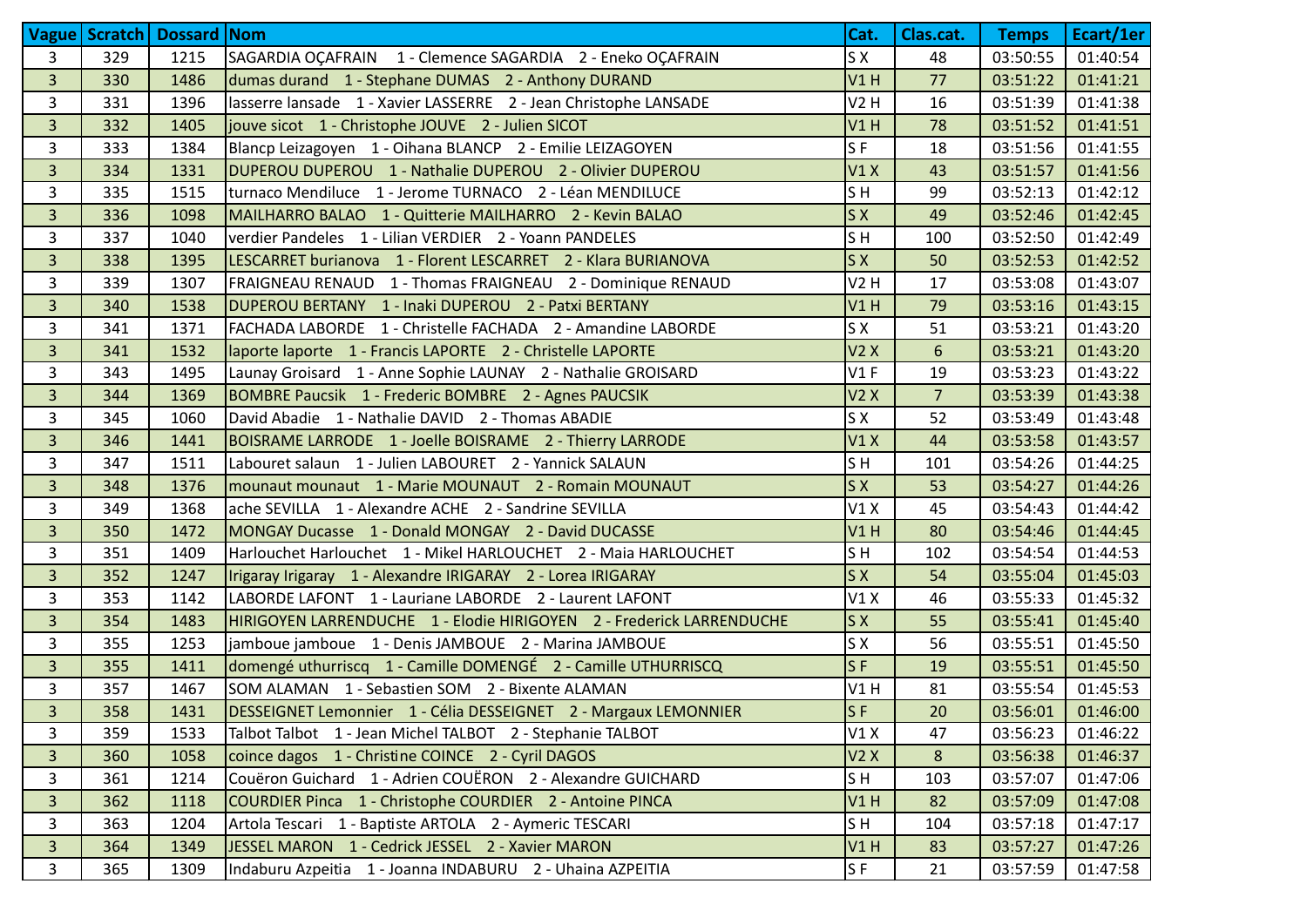| 3              | 366 | 1284 | ORDOQUI LARRONDO 1 - Benoit ORDOQUI 2 - Larrondo PATRICK                    | V1H                       | 84             | 03:58:07 | 01:48:06 |
|----------------|-----|------|-----------------------------------------------------------------------------|---------------------------|----------------|----------|----------|
| 3              | 367 | 1350 | Espil Canderatz 1 - Franck ESPIL 2 - Caroline CANDERATZ                     | S X                       | 57             | 03:58:08 | 01:48:07 |
| $\overline{3}$ | 368 | 1435 | DEMONCHY DEMONCHY 1 - Laurent DEMONCHY 2 - Céline DEMONCHY                  | V1X                       | 48             | 03:58:35 | 01:48:34 |
| 3              | 369 | 1542 | RUPP RUPP 1 - Rupp LAURENCE 2 - Camille RUPP                                | V1F                       | 20             | 03:58:38 | 01:48:37 |
| $\overline{3}$ | 370 | 1491 | Irizar y ormazabal Haran 1 - Pierre IRIZAR Y ORMAZABAL 2 - Pascal HARAN     | S <sub>H</sub>            | 105            | 03:58:46 | 01:48:45 |
| 3              | 371 | 1338 | Samora Irastorza 1 - Julen SAMORA 2 - Sébastien IRASTORZA                   | SH                        | 106            | 03:59:07 | 01:49:06 |
| $\overline{3}$ | 372 | 1175 | Soubiran Faure 1 - Nathalie SOUBIRAN 2 - Christophe FAURE                   | V1X                       | 49             | 03:59:10 | 01:49:09 |
| 3              | 373 | 1300 | RULLIER BRIDIER 1 - Noël RULLIER 2 - Thomas BRIDIER                         | V2H                       | 18             | 03:59:24 | 01:49:23 |
| $\overline{3}$ | 374 | 1497 | labarthe Mateos 1 - Ludivine LABARTHE 2 - Melanie MATEOS                    | S <sub>F</sub>            | 22             | 03:59:32 | 01:49:31 |
| 3              | 374 | 1508 | guilhorre lacave bouche 1 - Nathalie GUILHORRE 2 - Daniel LACAVE BOUCHE     | V2X                       | 9              | 03:59:32 | 01:49:31 |
| $\overline{3}$ | 376 | 1418 | Irubetagoyena Dainciart 1 - Iban IRUBETAGOYENA 2 - Jon DAINCIART            | V1H                       | 85             | 04:00:10 | 01:50:09 |
| 3              | 377 | 1413 | Cedric Descors 1 - Dehez CEDRIC 2 - Yannick DESCORS                         | V1H                       | 86             | 04:01:02 | 01:51:01 |
| $\overline{3}$ | 378 | 1442 | PROUTEAU ROBERT 1 - Vanessa PROUTEAU 2 - Nadia ROBERT                       | $S$ F                     | 23             | 04:01:11 | 01:51:10 |
| $\overline{3}$ | 379 | 1529 | XXXX 1 - Xxx XXX 2 - Xxx XXX                                                | V2X                       | 10             | 04:01:31 | 01:51:30 |
| $\overline{3}$ | 380 | 1402 | METAYER ROUSSEU-SALET   1 - Gwennaële METAYER   2 - Kathy ROUSSEU-SALET     | V1F                       | 21             | 04:02:06 | 01:52:05 |
| 3              | 381 | 1322 | Erbinartegaray Ruiz 1 - Eric ERBINARTEGARAY 2 - Christophe RUIZ             | V1H                       | 87             | 04:02:22 | 01:52:21 |
| $\overline{3}$ | 382 | 1139 | SANTOLARIA Castagnino 1 - Céline SANTOLARIA 2 - Olivier CASTAGNINO          | V1X                       | 50             | 04:02:56 | 01:52:55 |
| 3              | 383 | 1375 | FORTIN FORTIN 1 - Cyril FORTIN 2 - Corinne FORTIN                           | V2H                       | 19             | 04:03:31 | 01:53:30 |
| $\overline{3}$ | 384 | 1408 | MOLL DAURIAC 1 - Gérard MOLL 2 - Julien DAURIAC                             | V1H                       | 88             | 04:03:51 | 01:53:50 |
| 3              | 385 | 1210 | GARNIER CHABOT 1 - Franck GARNIER 2 - Stéphane CHABOT                       | V1H                       | 89             | 04:03:55 | 01:53:54 |
| $\overline{3}$ | 386 | 1393 | Clavier Curutchet 1 - Alexandra CLAVIER 2 - Claire CURUTCHET                | $S$ F                     | 24             | 04:04:11 | 01:54:10 |
| 3              | 387 | 1232 |                                                                             | SH                        | 107            | 04:04:21 | 01:54:20 |
| $\overline{3}$ | 388 | 1348 | LIEF CLAVERRANE 1 - Lief NATHALIE 2 - Patricia CLAVERRANE                   | V1F                       | 22             | 04:04:34 | 01:54:33 |
| 3              | 389 | 1085 | irubetagoyena davant 1 - Rémi IRUBETAGOYENA 2 - Peru DAVANT                 | S <sub>H</sub>            | 108            | 04:04:46 | 01:54:45 |
| $\overline{3}$ | 390 | 1158 | SAN PEDRO SAPPARRART 1 - Xavier SAN PEDRO 2 - David SAPPARRART              | S <sub>H</sub>            | 109            | 04:04:58 | 01:54:57 |
| 3              | 391 | 1288 | SAUNIER Saunier 1 - Frédéric SAUNIER 2 - Véronique SAUNIER                  | V2X                       | 11             | 04:05:57 | 01:55:56 |
| $\overline{3}$ | 392 | 1272 | ESTEBEN Eyherabide 1 - Maddi ESTEBEN 2 - Katti EYHERABIDE                   | ES <sub>F</sub>           | $\mathbf{1}$   | 04:05:59 | 01:55:58 |
| 3              | 393 | 1400 | Buron CURUTCHET 1 - Raphael BURON 2 - Benjamin CURUTCHET                    | SH                        | 110            | 04:06:12 | 01:56:11 |
| $\overline{3}$ | 394 | 1188 | LABAT MARTINEAU 1 - Bernadette LABAT 2 - Alice MARTINEAU                    | V2F                       | $\overline{4}$ | 04:06:28 | 01:56:27 |
| 3              | 395 | 1161 | Lalanne Poyuzan Crabos 1 - Marie-Claude LALANNE POYUZAN 2 - Jean Luc CRABOS | V2X                       | 12             | 04:06:44 | 01:56:43 |
| $\overline{3}$ | 396 | 1084 | vidal saturnino valias 1 - Fabrice VIDAL 2 - Celso SATURNINO VALIAS         | $\overline{\mathsf{S}}$ H | 111            | 04:06:46 | 01:56:45 |
| 3              | 397 | 1001 | arrossa arrossa 1 - Michel ARROSSA 2 - Cecile ARROSSA                       | V2X                       | 13             | 04:06:48 | 01:56:47 |
| $\overline{3}$ | 398 | 1404 | Dolosor Biscay 1 - Julen DOLOSOR 2 - Jon BISCAY                             | SH                        | 112            | 04:06:50 | 01:56:49 |
| 3              | 399 | 1126 | LEVET LACRABERE 1 - Jérémie LEVET 2 - Fabien LACRABERE                      | V1H                       | 90             | 04:07:03 | 01:57:02 |
| 3 <sup>1</sup> | 400 | 1377 | Basse-Cathalinat Estarziau 1 - Maxime BASSE-CATHALINAT 2 - Julien ESTARZIAU | S <sub>H</sub>            | 113            | 04:07:52 | 01:57:51 |
| 3              | 401 | 1460 | TIFFON TIFFON 1 - Guillaume TIFFON 2 - Alain TIFFON                         | V1H                       | 91             | 04:08:36 | 01:58:35 |
| 3 <sup>1</sup> | 402 | 1517 | Gahat chauvet 1 - Amélie GAHAT 2 - Cédric CHAUVET                           | S X                       | 58             | 04:09:06 | 01:59:05 |
| 3              | 403 | 1242 | Bedat Larrouy 1 - Laurent BEDAT 2 - Gabriel LARROUY                         | V1H                       | 92             | 04:09:12 | 01:59:11 |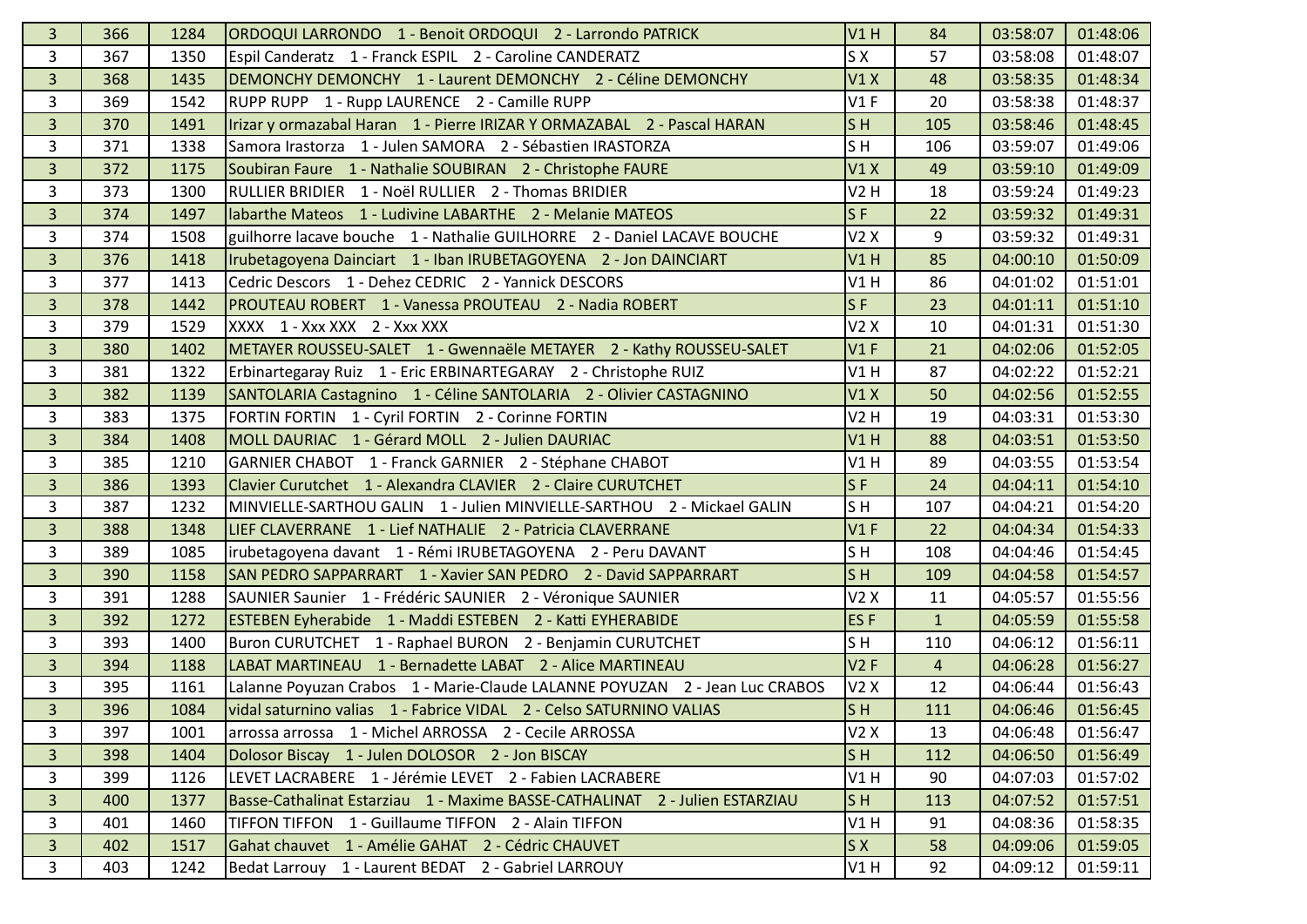| 3              | 404 | 1165 | Sanglar Picard 1 - Stéphane SANGLAR 2 - Marie PICARD                              | S X            | 59             | 04:09:28 | 01:59:27 |
|----------------|-----|------|-----------------------------------------------------------------------------------|----------------|----------------|----------|----------|
| 3              | 404 | 1484 | BACCO Vignolle 1 - Sabine BACCO 2 - Valerie VIGNOLLE                              | V1F            | 23             | 04:09:28 | 01:59:27 |
| $\overline{3}$ | 406 | 1474 | DELORD LOMBARD 1 - Christophe DELORD 2 - Mireille LOMBARD                         | V1X            | 51             | 04:09:35 | 01:59:34 |
| 3              | 407 | 1090 | TIGHILT TAUZIN 1 - Aurelie TIGHILT 2 - Stephane TAUZIN                            | V1X            | 52             | 04:10:14 | 02:00:13 |
| $\overline{3}$ | 408 | 1490 | Tauzia ETCHEPAREBORDE 1 - Clémence TAUZIA 2 - Eñaut ETCHEPAREBORDE                | V3X            | $\mathbf{1}$   | 04:10:26 | 02:00:25 |
| 3              | 409 | 1503 | OILLARBURU OILLARBURU 1 - Xabi OILLARBURU 2 - Louis OILLARBURU                    | V1H            | 93             | 04:10:34 | 02:00:33 |
| $\overline{3}$ | 410 | 1293 | Coste Fumeron 1 - Chloé COSTE 2 - Margaux FUMERON                                 | $S$ F          | 25             | 04:10:59 | 02:00:58 |
| 3              | 411 | 1352 | ARRIBILLAGA SANSEBASTIAN OLAIZOLA 1 - Iban ARRIBILLAGA 2 - Pierre SANSEBASTIAIS H |                | 114            | 04:11:31 | 02:01:30 |
| $\overline{3}$ | 412 | 1500 | Lannot Cornu 1 - Julie LANNOT 2 - Louise CORNU                                    | $S$ F          | 26             | 04:11:40 | 02:01:39 |
| 3              | 413 | 1450 | MAGGIONI MAGGIONI 1 - Stephane MAGGIONI 2 - Anne MAGGIONI                         | V1X            | 53             | 04:11:55 | 02:01:54 |
| $\overline{3}$ | 414 | 1449 | angot ANGOT 1 - Patricia ANGOT 2 - Emmanuel ANGOT                                 | V1X            | 54             | 04:12:22 | 02:02:21 |
| 3              | 415 | 1230 | Ghoulem ETCHENIQUE 1 - Mathieu GHOULEM 2 - Adrien ETCHENIQUE                      | S <sub>H</sub> | 115            | 04:13:36 | 02:03:35 |
| $\overline{3}$ | 416 | 1378 | LAHORE DUBOS 1 - Nicolas LAHORE 2 - Vincent DUBOS                                 | V1H            | 94             | 04:14:33 | 02:04:32 |
| 3              | 417 | 1246 | AZCONA gonzalez 1 - Amaïa AZCONA 2 - Emma GONZALEZ                                | S <sub>F</sub> | 27             | 04:14:46 | 02:04:45 |
| $\overline{3}$ | 418 | 1296 | Etchenique Sabarots 1 - Pierre ETCHENIQUE 2 - Emma SABAROTS                       | S X            | 60             | 04:14:51 | 02:04:50 |
| 3              | 419 | 1327 | DEGOS LEGRAND 1 - Camille DEGOS 2 - Cédric LEGRAND                                | S X            | 61             | 04:15:45 | 02:05:44 |
| $\overline{3}$ | 420 | 1512 | FERRAND DEBAT 1 - Catherine FERRAND 2 - Marie-Laure DEBAT                         | V3F            | $\mathbf{1}$   | 04:15:52 | 02:05:51 |
| 3              | 421 | 1357 | SACHTLEBEN DONADEL 1 - Aude SACHTLEBEN 2 - Pascale DONADEL                        | V1F            | 24             | 04:15:55 | 02:05:54 |
| $\overline{3}$ | 422 | 1455 | DICHARRY puharre 1 - Laurent DICHARRY 2 - Bruno PUHARRE                           | V1H            | 95             | 04:16:31 | 02:06:30 |
| 3              | 423 | 1397 | Deligny Deligny 1 - Jerome DELIGNY 2 - Melanie DELIGNY                            | S X            | 62             | 04:16:45 | 02:06:44 |
| $\overline{3}$ | 424 | 1274 | BOULIN SOETAERT 1 - Peio BOULIN 2 - Joanna SOETAERT                               | S <sub>H</sub> | 116            | 04:17:42 | 02:07:41 |
| 3              | 425 | 1321 | DOLOSOR CELHAY UHALDE 1 - Joelle DOLOSOR 2 - Kristine CELHAY UHALDE               | V1F            | 25             | 04:17:49 | 02:07:48 |
| $\overline{3}$ | 426 | 1240 | SCIAUVAUD SCIAUVAUD 1 - Florianne SCIAUVAUD 2 - Anne Laure SCIAUVAUD              | S <sub>F</sub> | 28             | 04:18:37 | 02:08:36 |
| 3              | 427 | 1155 | Larramendy Bercaits 1 - Maia LARRAMENDY 2 - Hervé BERCAITS                        | S X            | 63             | 04:18:39 | 02:08:38 |
| $\overline{3}$ | 428 | 1492 | Defalque Péré 1 - Claire DEFALQUE 2 - Quentin PÉRÉ                                | <b>SX</b>      | 64             | 04:19:16 | 02:09:15 |
| 3              | 429 | 1434 | CHIRLE AUBERT 1 - Benoît CHIRLE 2 - Laure AUBERT                                  | S X            | 65             | 04:19:22 | 02:09:21 |
| 3              | 430 | 1415 | PONS laborde 1 - Agnes PONS 2 - Liliane LABORDE                                   | V2F            | 5              | 04:20:00 | 02:09:59 |
| 3              | 431 | 1299 | RENAUD RICOTI 1 - Jacques RENAUD 2 - Evelyne RICOTI                               | V3X            | $\overline{2}$ | 04:20:06 | 02:10:05 |
| $\overline{3}$ | 432 | 1072 | ETCHEVERRY bonnecaze laborde 1 - Kevin ETCHEVERRY 2 - Fabrice BONNECAZE LABO V1 H |                | 96             | 04:20:40 | 02:10:39 |
| 3              | 433 | 1347 | MAILHARROU DOMENGE 1 - Pascale MAILHARROU 2 - Amaury DOMENGE                      | S X            | 66             | 04:20:53 | 02:10:52 |
| $\overline{3}$ | 434 | 1502 | VIEZ BERTHENET 1 - Anita VIEZ 2 - Anne BERTHENET                                  | V2F            | $6\phantom{1}$ | 04:21:20 | 02:11:19 |
| 3              | 435 | 1385 | CLEMENTE CLEMENTE 1 - Cédric CLEMENTE 2 - Cynthia CLEMENTE                        | V1X            | 55             | 04:21:56 | 02:11:55 |
| $\overline{3}$ | 436 | 1273 | SIMARD BRETHES 1 - Eddy SIMARD 2 - Pierre BRETHES                                 | S <sub>H</sub> | 117            | 04:23:06 | 02:13:05 |
| 3              | 437 | 1478 | sirec ZANARDO 1 - Alexandre SIREC 2 - Karine ZANARDO                              | S X            | 67             | 04:23:11 | 02:13:10 |
| $\overline{3}$ | 438 | 1432 | roger Gerboin 1 - Sylvain ROGER 2 - Dominique GERBOIN                             | V2H            | 20             | 04:23:16 | 02:13:15 |
| 3              | 438 | 1444 | HERNANDEZ BOUTTIER 1 - Karina HERNANDEZ 2 - Guillaume BOUTTIER                    | S X            | 68             | 04:23:16 | 02:13:15 |
| 3 <sup>1</sup> | 440 | 1447 | CLOS DESERT LEYDET 1 - Carole CLOS 2 - Carine DESERT LEYDET                       | V1F            | 26             | 04:24:02 | 02:14:01 |
| 3              | 441 | 1324 | HUALDE TORO 1 - Leire HUALDE 2 - Angèle TORO                                      | S <sub>F</sub> | 29             | 04:24:15 | 02:14:14 |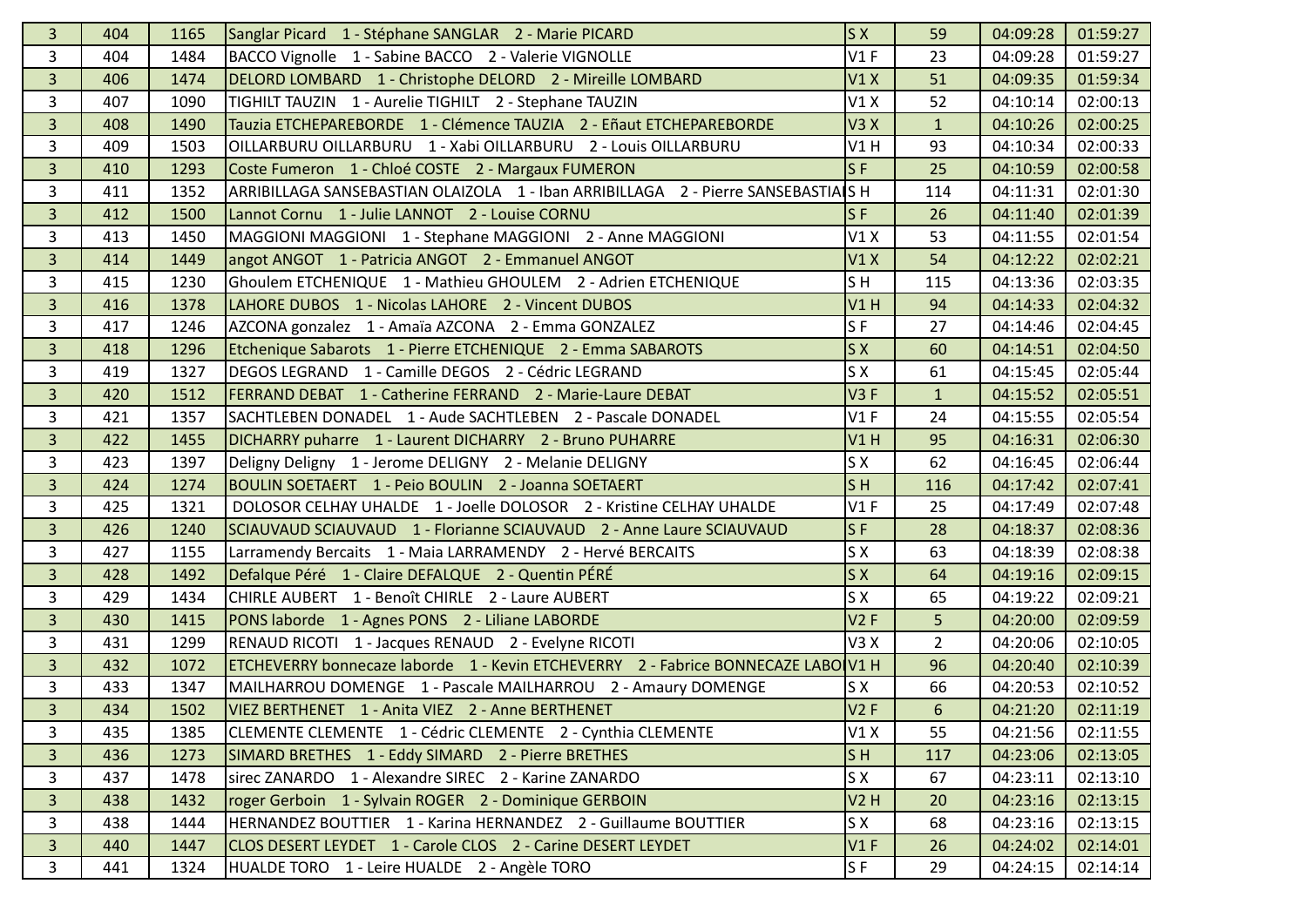| $\overline{3}$ | 442 | 1262 | Lozano Saparart 1 - Antton LOZANO 2 - Gehexan SAPARART                     | S <sub>H</sub> | 118            | 04:24:54 | 02:14:53 |
|----------------|-----|------|----------------------------------------------------------------------------|----------------|----------------|----------|----------|
| 3              | 443 | 1354 | sarrailh amorena 1 - Jean Claude SARRAILH 2 - Benoit AMORENA               | V1H            | 97             | 04:25:47 | 02:15:46 |
| 3              | 444 | 1334 | GUERIN GUILLARD 1 - Cindy GUERIN 2 - Claire GUILLARD                       | SF             | 30             | 04:27:16 | 02:17:15 |
| 3              | 445 | 1464 | BROQUIN FRIOUX 1 - Hélène BROQUIN 2 - Nelly FRIOUX                         | V2F            | $\overline{7}$ | 04:27:22 | 02:17:21 |
| $\overline{3}$ | 446 | 1167 | Teillerie Chapelet 1 - Jokin TEILLERIE 2 - Arnaud CHAPELET                 | S <sub>H</sub> | 119            | 04:29:17 | 02:19:16 |
| 3              | 447 | 1451 | CLAVERIE BAESA 1 - Sandra CLAVERIE 2 - Geraldine BAESA                     | V1F            | 27             | 04:29:57 | 02:19:56 |
| $\overline{3}$ | 448 | 1353 | CHEMINET MAUDET 1 - Anne CHEMINET 2 - Morgane MAUDET                       | $S$ F          | 31             | 04:30:20 | 02:20:19 |
| 3              | 449 | 1362 | LOUPIEN CHAPERON 1 - Dominique LOUPIEN 2 - Nicolas CHAPERON                | <b>V2 H</b>    | 21             | 04:32:00 | 02:21:59 |
| $\overline{3}$ | 450 | 1531 | Carrère Carrère 1 - Nicolas CARRÈRE 2 - Maritxu CARRÈRE                    | V1X            | 56             | 04:32:21 | 02:22:20 |
| 3              | 451 | 1446 | RIBAUT ALIBERT 1 - Veronique RIBAUT 2 - Marie ALIBERT                      | V2F            | 8              | 04:33:04 | 02:23:03 |
| $\overline{3}$ | 452 | 1461 | Ramirez Dupuy 1 - Sophie RAMIREZ 2 - Florian DUPUY                         | S X            | 69             | 04:33:29 | 02:23:28 |
| 3              | 453 | 1457 | ROGET MARTIARENA 1 - Claire ROGET 2 - Laurence MARTIARENA                  | V1F            | 28             | 04:33:41 | 02:23:40 |
| 3              | 454 | 1356 | FOUCREAU Giraud 1 - Emilie FOUCREAU 2 - Fanny GIRAUD                       | S <sub>F</sub> | 32             | 04:33:45 | 02:23:44 |
| 3              | 455 | 1514 | Gauthier Gauthier 1 - Yvon GAUTHIER 2 - Yannick GAUTHIER                   | V2H            | 22             | 04:34:59 | 02:24:58 |
| $\overline{3}$ | 456 | 1374 | SCHMIDT HIQUET 1 - Fabienne SCHMIDT 2 - Séverine HIQUET                    | V2F            | 9              | 04:35:22 | 02:25:21 |
| 3              | 457 | 1468 | Tourneur Bertrand 1 - Mélanie TOURNEUR 2 - Emilienne BERTRAND              | SF             | 33             | 04:35:26 | 02:25:25 |
| $\overline{3}$ | 457 | 1505 | Goyeneche Goyeneche 1 - Gérard GOYENECHE 2 - Julie GOYENECHE               | V1X            | 57             | 04:35:26 | 02:25:25 |
| 3              | 459 | 1089 | PHILIP CHAYE 1 - Jacques PHILIP 2 - Jean Philippe CHAYE                    | V4X            | $\mathbf{1}$   | 04:36:24 | 02:26:23 |
| $\overline{3}$ | 460 | 1211 | DURAND DURAND 1 - Samuel DURAND 2 - Fabien DURAND                          | V1H            | 98             | 04:36:37 | 02:26:36 |
| 3              | 461 | 1134 | TAILLEFAIT BARRE 1 - Marie TAILLEFAIT 2 - Lydie BARRE                      | V2F            | 10             | 04:36:39 | 02:26:38 |
| $\overline{3}$ | 462 | 1294 | BAIOLA CLAUDIN 1 - Julien BAIOLA 2 - Cyril CLAUDIN                         | V1H            | 99             | 04:37:44 | 02:27:43 |
| 3              | 463 | 1383 | TARDY PICHOT 1 - Julie TARDY 2 - Elodie PICHOT                             | V1F            | 29             | 04:40:27 | 02:30:26 |
| $\overline{3}$ | 464 | 1159 | MICHEL LABAT 1 - Anne Sophie MICHEL 2 - Amélie LABAT                       | V1F            | 30             | 04:40:39 | 02:30:38 |
| 3              | 465 | 1488 | CREUX MOUNIER 1 - Dominique CREUX 2 - Sylvain MOUNIER                      | V3X            | 3              | 04:41:22 | 02:31:21 |
| $\overline{3}$ | 466 | 1498 | DHAINAUT DUBOS 1 - Ralph DHAINAUT 2 - Didier DUBOS                         | V2H            | 23             | 04:42:20 | 02:32:19 |
| 3              | 467 | 1501 | ARNAL felber 1 - Philippe ARNAL 2 - Philippe FELBER                        | <b>V2 H</b>    | 24             | 04:42:39 | 02:32:38 |
| $\overline{3}$ | 468 | 1245 | HARIGNORDOQUY Guichenducq 1 - Peio HARIGNORDOQUY 2 - Adrien GUICHENDUCOS H |                | 120            | 04:42:56 | 02:32:55 |
| 3              | 469 | 1243 | ROUX Hiallé 1 - Manivane ROUX 2 - Virginie HIALLÉ                          | S <sub>F</sub> | 34             | 04:43:22 | 02:33:21 |
| $\overline{3}$ | 470 | 1297 | Etcheverry Billard 1 - Valerie ETCHEVERRY 2 - Alain BILLARD                | V1X            | 58             | 04:43:26 | 02:33:25 |
| 3              | 471 | 1086 | COSTE BRAUD 1 - Claudine COSTE 2 - Charlotte BRAUD                         | V2F            | 11             | 04:43:39 | 02:33:38 |
| $\overline{3}$ | 472 | 1458 | ARCHAMBEAU HUET 1 - Sébastien ARCHAMBEAU 2 - Jérome HUET                   | <b>V4 H</b>    | $\mathbf{1}$   | 04:44:27 | 02:34:26 |
| 3              | 473 | 1463 | BALIVET TANGUY 1 - Laurence BALIVET 2 - Lauriane TANGUY                    | V1F            | 31             | 04:45:39 | 02:35:38 |
| $\overline{3}$ | 474 | 1206 | TANGUY BALIVET 1 - Mathieu TANGUY 2 - Didier BALIVET                       | V1H            | 100            | 04:45:41 | 02:35:40 |
| $\mathbf{3}$   | 475 | 1494 | GIRARD D'ADAMO 1 - Stephanie GIRARD 2 - Virginia D'ADAMO                   | V1F            | 32             | 04:46:50 | 02:36:49 |
| $\overline{3}$ | 476 | 1493 | Videgain Mathey 1 - Xabi VIDEGAIN 2 - Cédric MATHEY                        | V1H            | 101            | 04:47:05 | 02:37:04 |
| 3              | 477 | 1192 | CABOT Bartheu 1 - Lionel CABOT 2 - Olivier BARTHEU                         | V1H            | 102            | 04:48:41 | 02:38:40 |
| $\overline{3}$ | 478 | 1425 | LABROUSSE JUNQUET 1 - Julien LABROUSSE 2 - Julien JUNQUET                  | V1H            | 103            | 04:50:18 | 02:40:17 |
| 3              | 479 | 1426 | marquez Latapie 1 - Stephanie MARQUEZ 2 - Sonia LATAPIE                    | V1F            | 33             | 04:50:42 | 02:40:41 |